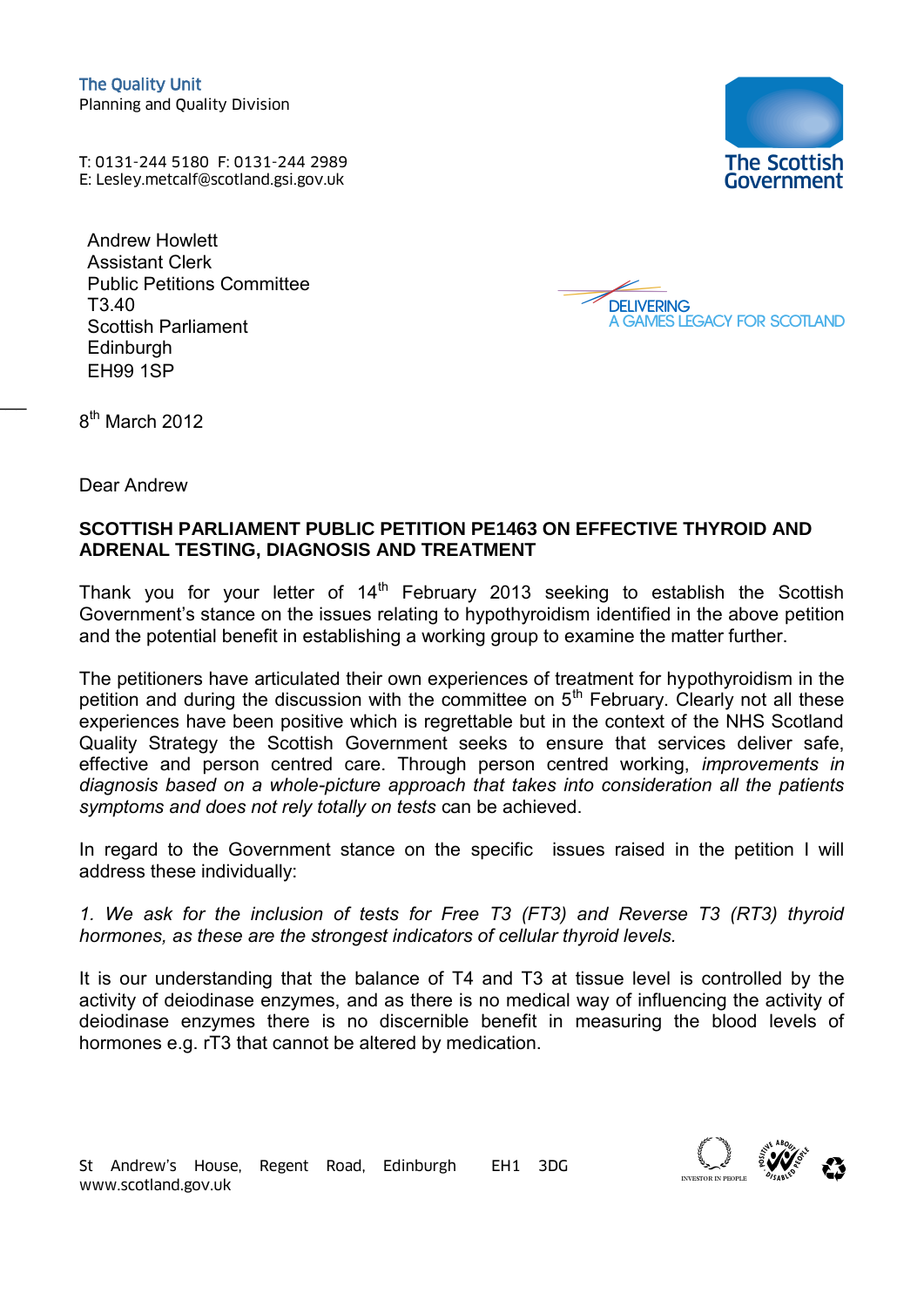It is our understanding from clinical advisors in endocrinology that there would currently appear to be insufficient clinical evidence to support a general broadening of the diagnostic test for hypothyroidism. There is no evidence of any test being better than TSH and serum T4 as the main measure (but not exclusive) of thyroid function. The British and European Thyroid Associations (BTA/ETA) recommend that TSH is the best measure of thyroid function, Decisions on treatment is a matter for individual clinical assessment, most likely by an Endocrinologist in secondary care.

2. *We ask for medical professionals to acknowledge that adrenal insufficiency DOES exist and to incorporate the Adrenal Stress Index Test within NHS thyroid testing procedure.* 

To the best of our knowledge Adrenal insufficiency is acknowledged by medical professionals but due to the rarity of the condition and the complexity of diagnostic testing for this condition it is not routinely part of the standard testing.

Adrenal insufficiency is more common in thyroid disease than in the general population, however it is still rare. In 10,000 people, around 1 will have adrenal insufficiency and 500 will be on thyroxine. We would expect endocrinologists to consider adrenal insufficiency in patients with on-going symptoms where they are taking thyroxine. This should be standard procedure but only if the patient appears to have appropriate symptoms.

The testing for adrenal insufficiency is not straightforward and cannot be undertaken by a simple blood test, and usually requires to be done in hospital.

3*. We ask for medical professionals to take account of variances in individual bio-chemistry and tailor treatment accordingly. Treatment may consist of: T4 only; T4/T3; T3 only or natural desiccated thyroid – or whatever combination to suit the individual patient. They must also provide appropriate support for adrenal insufficiency.* 

Our understanding of the clinical evidence is that various randomised control trials have been done comparing the use of T4 versus T3 and T4 combined. Overall the trials show no benefit to the combined treatment. National expert groups such as the British Thyroid Association have only recommended the use of T4. Despite this some endocrinologists see if patients respond to a combination of T4/T3 and this is an individual clinical decision based on an individual's case and in consultation with the individual. Desiccated thyroid extract has no licence for use, and there is no robust clinical evidence for its benefit. Use of unlicensed medications cannot be recommended although clinicians do have the freedom to prescribe unlicensed medicines as appropriate for their patient. The decision whether to prescribe a specific drug for a patient's condition is based on individual patient need and is a matter for the clinical judgement of the patients doctor. Patients should, however, be fully informed that an unlicensed medicine is being prescribed and in such cases, the prescriber bears a greater responsibility.

4. *We ask for NHS procedures to include testing of autoimmune status, minerals, enzyme, and vitamins. The 'active B12' (methylcobalamin) is more effective than the current injection of hydroxocobalamin. Most Scots are vitamin D deficient, and must have high level replacement.*